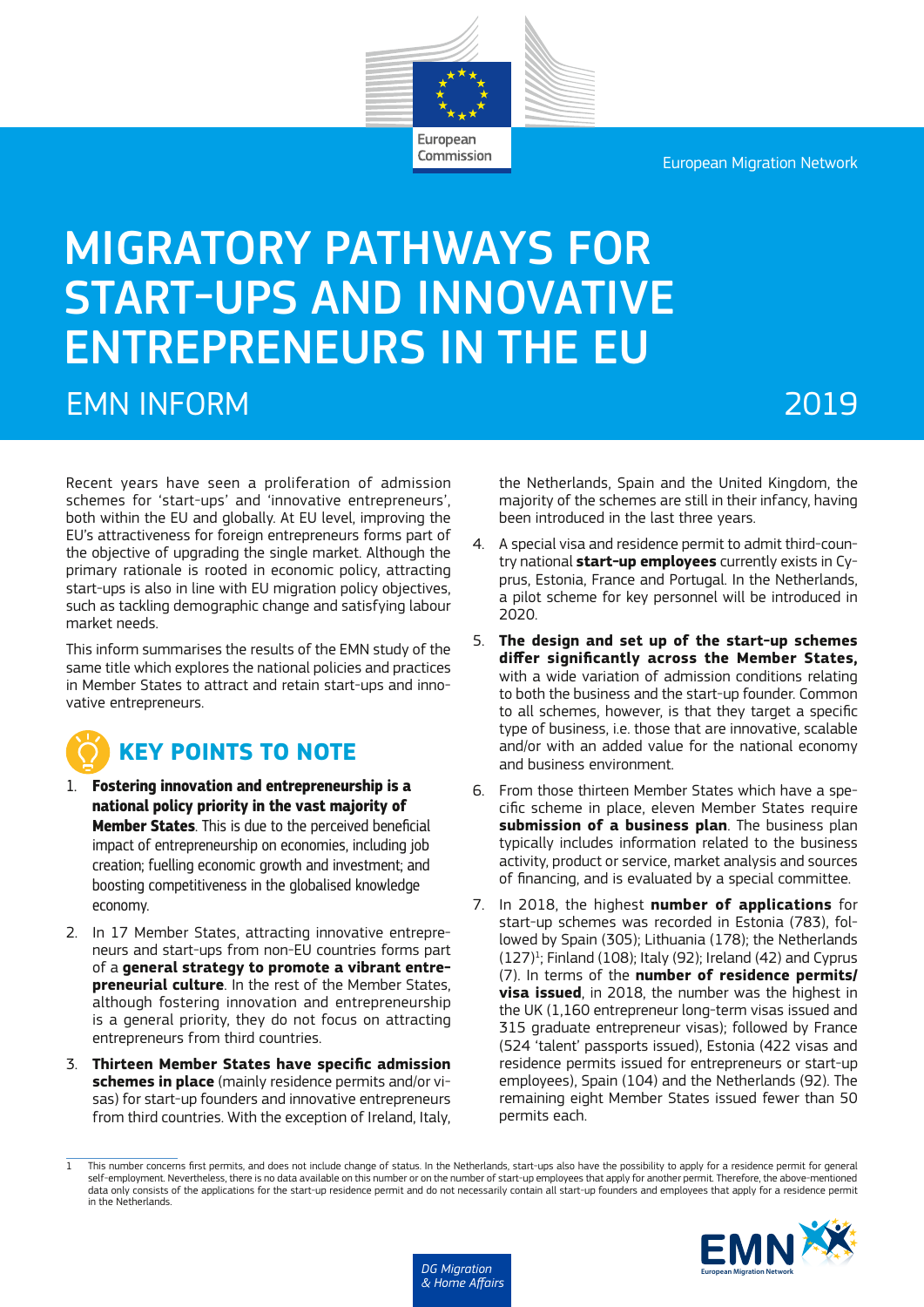#### Figure 1 **Number of TCNs who have been granted visas/ residence permits for start-up/entrepreneurship in 2018**



- 8. The existence of a special visa or residence permit to facilitate the immigration of start-up founders and innovative entrepreneurs from third countries has been considered a good practice in some Member States. Although most of the schemes are in their infancy, **having a specific admission channel is considered to have helped to attract international start-ups and talent**.
- 9. **Member States without a specific scheme use other channels to admit start-up founders.** Member States that do not have a specific start-up scheme in place reported that they most commonly admit startup founders from third countries through long-term visas and residence permits for **self-employment and business activities**; followed by employment and gainful activities; investor permits and/or for the purposes of studies and research. Due to lack of statistics, there is limited quantitative evidence on the extent to which Member States without a specific scheme are successful in attracting innovative start-ups from third countries. Some qualitative evidence suggests that some Member States, such as Germany and Sweden, attract entrepreneurial individuals via existing admission channels.
- 10. One of the most important 'pull' factors for founders/ employees is the Member States' start-up scene and the presence of **hubs and locations with well-developed ecosystems** where start-ups can develop and grow. **Socio-economic factors** at play include cost of living, salary levels, housing and quality of life. **Cultural differences**, however, are reported in some Member States to act as a deterrent, for example, due

to third-country nationals not being used to the business culture of the Member State.

- 11. **Migration-specific incentives to attract start-up founders and innovative entrepreneurs** include: online application systems, fast-track and shortened processing times, reduced documentary requirements, and assistance and support from relevant institutions with the immigration process.
- 12. **Access to funding and investments (e.g. micro-loans) is available for start-ups in most Member States**. Funding is available through both state and private sector actors, often provided in cooperation.
- 13. **Common challenges in attracting start-ups and entrepreneurs** experienced at macro level by Member States include global competition for talent, comparable opportunities in domestic and other markets, and lack of incubators and accelerators. Challenges at micro level include burdensome administrative procedures and lengthy application times.

## **1. SCOPE OF THE STUDY**

This Study focuses on 'start-ups' and 'innovative entrepreneurship'. Innovative start-ups are distinct from general self-employment, which falls outside the scope of the Study. Although the focus of the Study is start-ups and innovative entrepreneurs, it explores all migratory channels (e.g. residence permits and visas) through which start-ups and innovative entrepreneurs can be admitted. Start-ups and innovative entrepreneurs can be admitted on different types of visas and/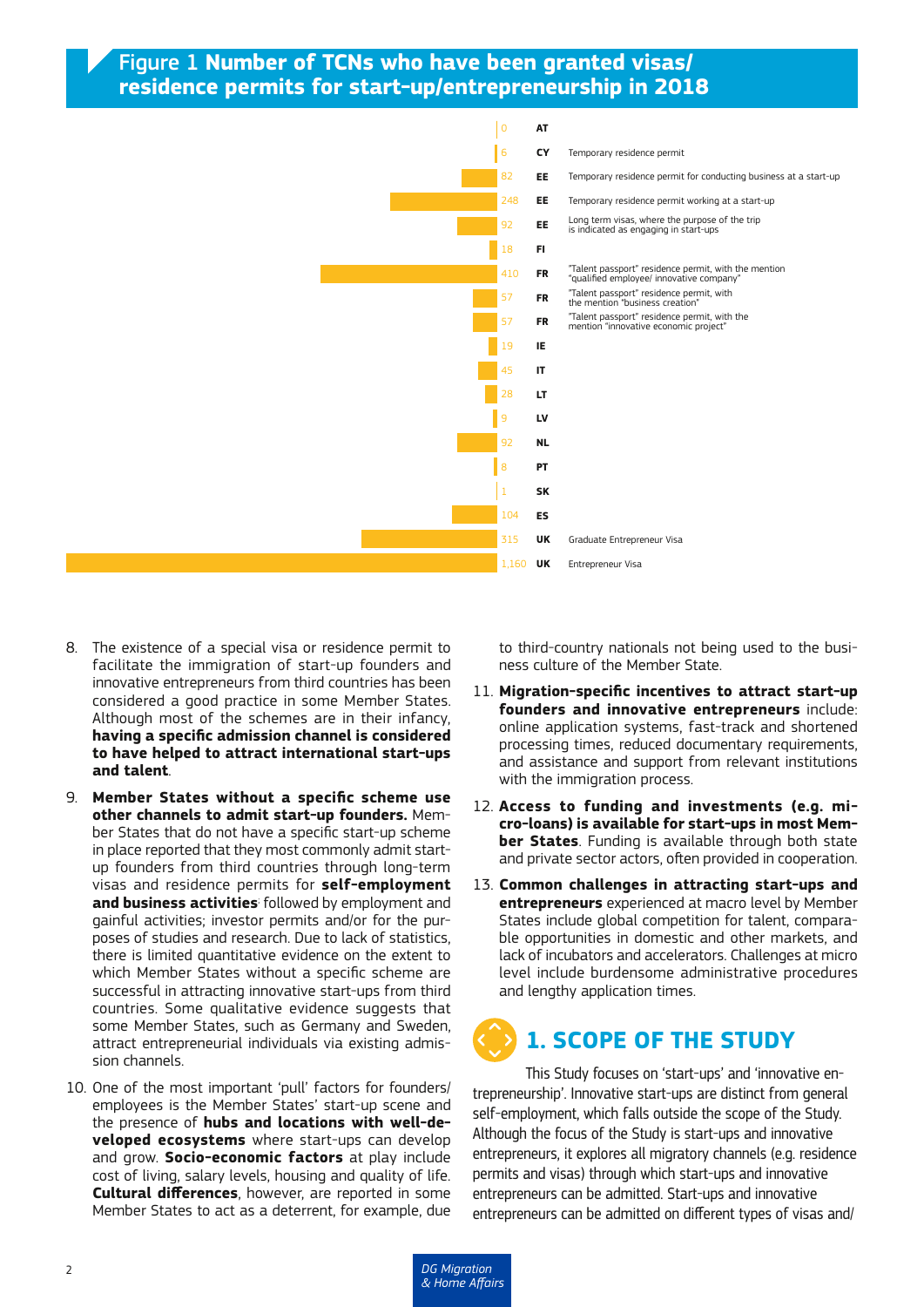or residence permits, including special permits (where these exist in Member States), general permits for the self-employed, investors or highly skilled migrants. Due to varying terminology between participating Member States, the terms 'visas' and 'residence permits' refer to the means to allow entry and stay for a certain period of time for setting up a business/start-up. The term 'scheme' can be used in a broader context, including with regard to admission under a particular visa/residence permit and any additional benefits it may provide.

#### **2. AIMS OF THE STUDY**  $\sim$  000  $\sim$

The overall aim of this Study is to provide an overview of the migratory pathways available for start-ups and other innovative entrepreneurs coming to the EU. The Study identifies the factors and prerequisites for attracting and retaining start-up founders and innovative entrepreneurs from third countries, as well as examining the different admission pathways available, including specific start-up schemes. The Study also explores the role of cities, regions and particular locations as entrepreneurial hubs in attracting start-up founders and employees from third countries.



#### **3. METHOD AND ANALYSIS**

The information used in this Synthesis Report came primarily from secondary sources provided by 25 EU Member States. National contributions were based on desk analysis of existing legislation and policy documents, reports, academic literature, internet resources, reports and information from national authorities. In some Member States, primary data collection through interviews with national stakeholder was carried out. Statistics were provided by national authorities. Not all countries have special admissions schemes and most of those that do are still in their infancy, resulting in a scarcity of statistics.

#### **4. BUSINESS ENVIRONMENT FOR START-UPS IN THE EU MEMBER STATES**

EU Member States aim to create a supportive business environment for entrepreneurs and start-ups (including Member State nationals and EU nationals), most commonly through providing financial support and reducing administrative burdens for new start-ups or entrepreneurs. Supportive environment and infrastructure of start-up hubs and ecosystems have been established to a varying degree across the Member States. Universities and public and private institutions are typically the main contributors to these hubs and ecosystems, generally serving as business 'angels', private investors and incubators or accelerators. Cities and regions play a significant role in creating and supporting entrepreneurial ecosystems and hubs.

Most Member States can point to examples of support provided to start-ups or entrepreneurs. The scale of the support and the degree of success of the start-ups varies across Member States.

#### **5. NATIONAL LEGAL AND POLICY FRAMEWORK FOR ADMISSION OF START-UPS AND INNOVATIVE ENTREPRENEURS FROM THIRD COUNTRIES**

Attracting start-ups and innovative entrepreneurs from third countries is a policy priority in 17 Member States and is reflected in national policies, strategies and action plans. The remaining Member States have no specific policy focus on attracting entrepreneurship from third countries.



#### **Figure 2 Timeline of introduction of start-up schemes**

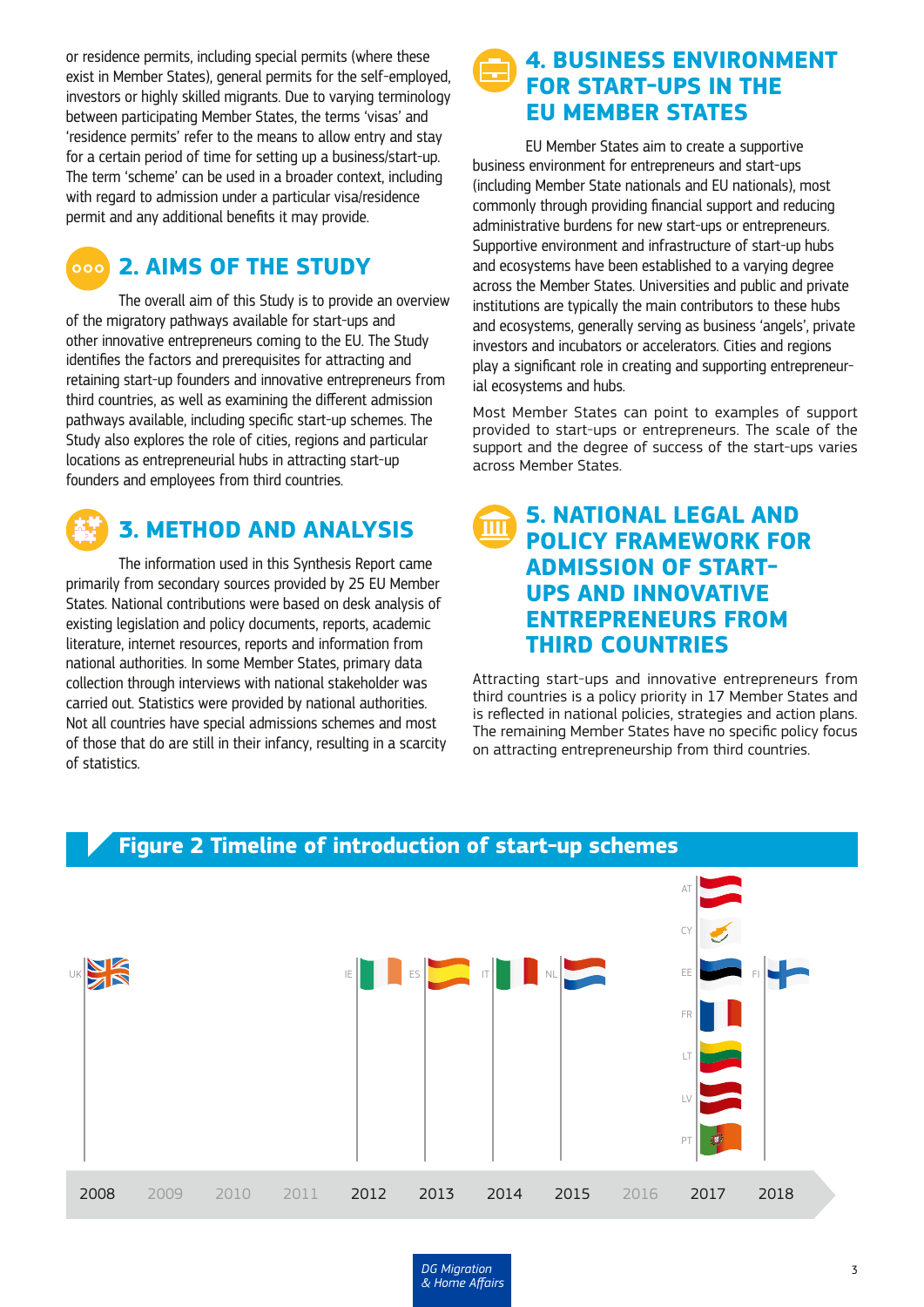Thirteen Member States have a special admission scheme for start-up founders and innovative entrepreneurs from third countries. In 12 of these schemes, the national legislation provides for a special visa and/or residence permit to facilitate the immigration of start-up founders and innovative entrepreneurs from third countries. The exception is Ireland where the Start-up Entrepreneur Programme (STEP) targets high-potential start-ups and successful applicants are issued with a general residence permit. Although the rationale for introducing specific routes for the admission of start-ups and entrepreneurs is similar across Member States, the design, objectives and specific admission conditions of their schemes differ substantially. As figure 2 shows, the UK was the first country to introduce a specific scheme in 2008, followed by Ireland in 2012, Spain in 2013, Italy in 2014 and the Netherlands in 2015.<sup>2</sup>

A special visa and residence permit to facilitate the immigration of third-country national start-up employees currently exists in Cyprus, Estonia, France and Portugal. In the Netherlands, a pilot scheme will be introduced in 2020 for key start-up personnel.

#### **6. ADMISSION CONDITIONS FOR START-UPS AND INNOVATIVE ENTREPRENEURS FROM THIRD COUNTRIES**

Of the 13 Member States that have specific schemes in place for the admission of start-ups and migrant entrepreneurs, the design and admission conditions of those schemes differ significantly. Admission conditions require a business plan for innovative and scalable business (11 Member States), a minimum level of capital (five Member States), and/or participation in a sponsorship or support scheme (eight Member States). Conditions related to the start-up founder include proof of sufficient resources (11 Member States), insurance (seven Member States), a certain level of qualification (five Member States) and/or language skills (three Member States). The average processing time of applications is around one month in most Member States, although some are reported to take up to three months to issue a decision on the application. Bureaucratic obstacles and language barriers are the main challenges in the application process.

### **7. MEASURES FOR ATTRACTING START-UPS AND INNOVATIVE ENTREPRENEURS FROM THIRD COUNTRIES**

Most Member States do not grant preferential access to permanent residence for start-up founders and entrepreneurs and simply apply the standard rules (in accordance with EU provisions). Nevertheless, exceptions apply in certain cases. In addition to specific admission schemes, other incentives to attract start-up founders and innovative entrepreneurs include: an online application process; shortened processing times; reduced documentary requirements; and assistance and support with the immigration process from relevant institutions.

Co-working and dedicated spaces/facilities for start-ups are available in all Member States. These include work-spaces that are financed (or co-financed) by municipalities and made available to start-ups. About half of the Member States have consultation services to help with networking/ accessing networks on offer, with co-working spaces used to host different education and networking events for start-up founders or entrepreneurs.

Overall, Member States appear to provide good access to incubation and accelerator support programmes for startups. Tax incentives for the start-up business exist in just under half of the Member States, usually as part of the general rules that are also apply to third-country national start-up founders and entrepreneurs. These include a reduced corporate tax rate or no corporate income tax on reinvested profits, or other tax incentives (e.g. tax relief for start-up investors, reduction in social security contributions, allowances on personal income tax and support for the attraction of highly qualified employees, tax exemption on dividends for stockholder start-up staff members, equity to buy or a bonus-prize).

#### **8. RENEWAL OF RESIDENCE PERMITS/VISAS AND RETENTION OF START-UPS AND INNOVATIVE ENTREPRENEURS**

Special measures to retain start-up founders and innovative entrepreneurs appear to be limited across the Member States. A simplified renewal process exists in 10 Member States, whereby a new assessment (of the business) may not be required to extend a permit and other requirements may also be eased. The possibility to apply for renewal or schedule an appointment online is available in three Member States.

Tax relief measures are in place for start-up founders and entrepreneurs in seven Member States. These include tax benefits for start-up investors (including founders) as well as supports to attract highly qualified employees. Other retention measures include specialised services for family members, such as career counselling for the spouses of start-up founders (among other top specialists) in Estonia, or the 'first employee rule' that exempts start-ups from paying social contributions for their first employee in Belgium.

In addition to the start-up scheme, the self-employment scheme (based on a points system) was already introduced in 2007 and can also be used by start-ups and innovative entrepreneurs.

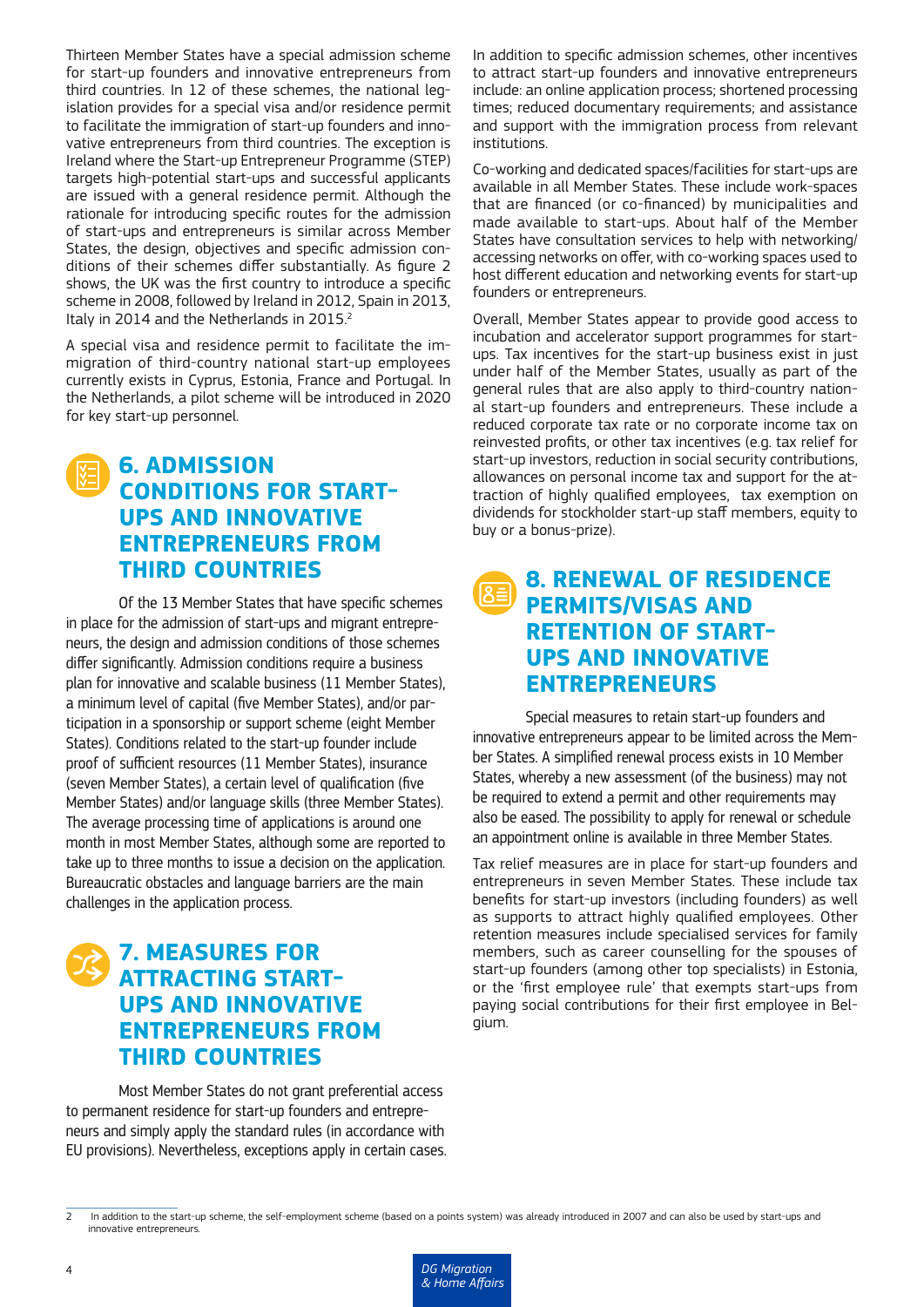### **9. BARRIERS AND GOOD PRACTICES IN ATTRACTION AND RETENTION OF START-UPS AND ENTREPRENEURS**

Although Member States' approaches vary substantially, they report common barriers in attracting and retaining innovators from third countries. Some of the barriers noted relate to burdensome administrative or bureaucratic procedures, or a lack of access to growth financing, while logistical challenges may result from lack of foreign representation in third countries, for example. More significant are the difficulties in attracting and retaining highly skilled professionals. This stems partly from Member States competing with one another – and indeed with third countries – for talent. It also points to policy discrepancies, where the intention to attract and retain innovators and entrepreneurs is frustrated by restrictive policies and a lack of special provisions for this special group of migrants.

The provision of expert tailored support is considered good practice by several successful schemes (the Netherlands' Point of Entry, the one-stop-shop National Business Centre in the Slovak Republic, Luxembourg's House of Entrepreneurship, etc.). Public-private collaboration, whether through funding or other support (e.g. co-working spaces) is also recognised as good practice (for example, goAustria, Start-up Estonia, [TechQuartier Frankfurt](https://techquartier.com/) and Rising Start-up Spain).

#### **10. TRENDS IN TAKE-UP OF SPECIAL VISAS AND RESIDENCE PERMITS**

In 2018, the highest number of applications for start-up schemes was recorded in Estonia (783), followed by Spain (305); Lithuania (178); the Netherlands (127); Finland (108); Italy (92); Ireland (42) and Cyprus (7).

In Austria, Cyprus, Estonia, Finland and Lithuania, these related to the first stage application where the business plan was evaluated and there is a separate application process for a visa or residence permit. In those Member States, the highest number of start-ups were recognised in Estonia (245), followed by Lithuania (41); Finland (34) and Cyprus (5). In the remaining Member States, there is no separate application. There was one application for a temporary residence for business purposes (followed by a positive decision) granted to an innovative project in the Slovak Republic, which has no special scheme in place.

With regard to positive decisions, the number of residence permits and visas issued in 2018 was highest in the UK (1 160 entrepreneur long-term visas issued and 315 graduate entrepreneur visas); followed by France (524 relevant Talent passports issued); Estonia (422 total long term visas / residence permits issued for entrepreneurs or startup employees); Spain (104) and the Netherlands (92). The remaining eight Member States issued less than 50 permits each in 2018. In Austria, no residence permits were granted under the start-up scheme.

Applicants of the largest numbers of permits in 2018 were nationals of the Russian Federation (top 1 in Cyprus, Estonia, Finland and Lithuania), India (top 1 in Ireland and top 2 in the Netherlands) and Iran (top 1 in the Netherlands and top 2 in Estonia). Top nationalities in 2018 granted permits included Russian Federation, India, USA and China.

No data was available on the survival rates of start-ups after 3 or 5 years of operating a business. There is also a lack of data on the economic results of start-ups, such as job created; investment generated; annual turnover; taxes generated or other success measures.



European Migration Network (2019). Migratory pathways for start-ups and innovative entrepreneurs in the EU. Brussels: European Migration Network

https://ec.europa.eu/home-affairs/what-we-do/networks/ european migration network/reports/studies en